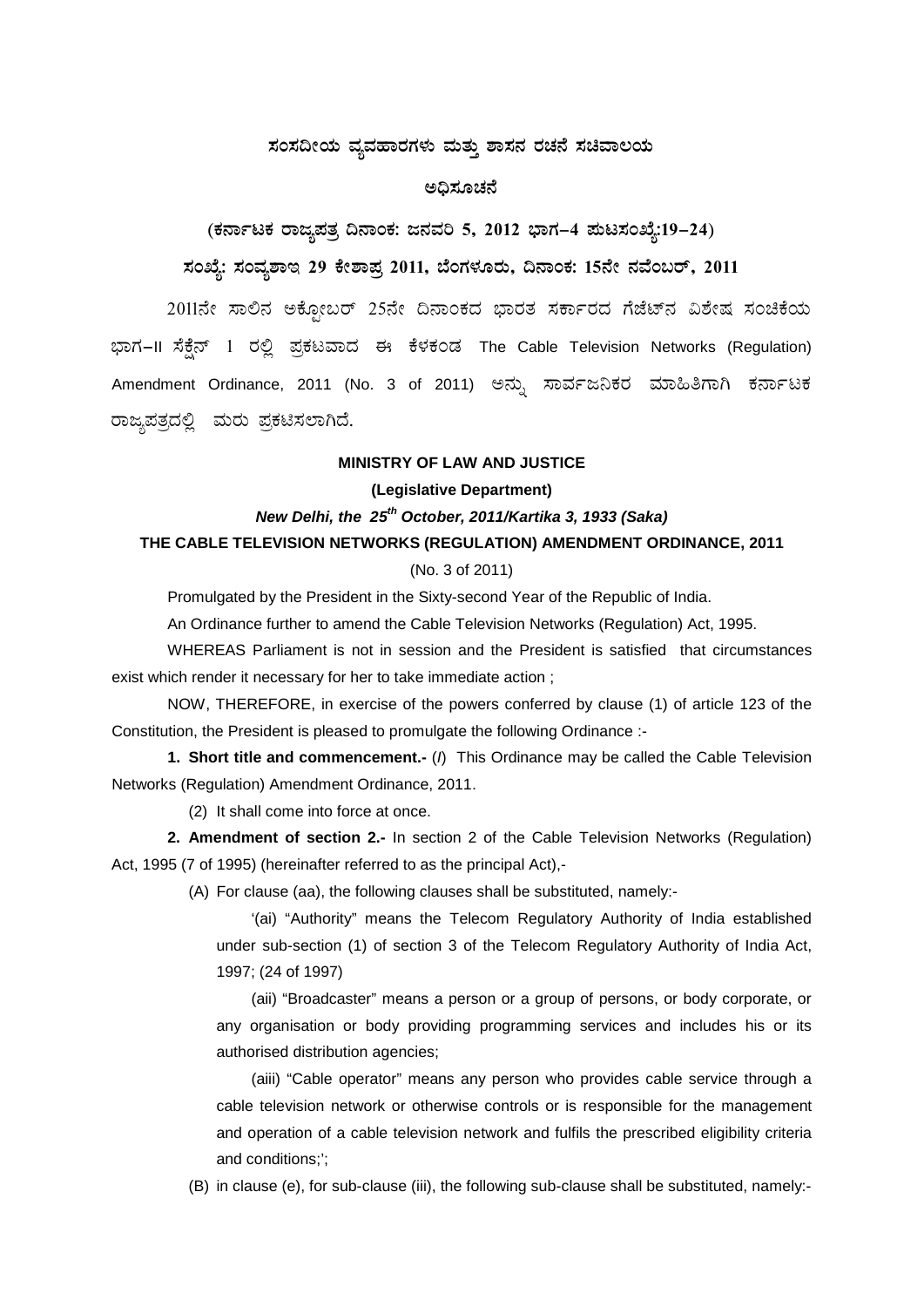"(iii) a company as defined in section 3 of the Companies Act, 1956;";d (1 of 1956)

(C) after clause (e), the following clause shall be inserted, namely:-

'(ei) "post" means a post and includes a pole, tower, standard, stay, strut, cabinet, pillar or any above ground contrivance for carrying, suspending or supporting any network infrastructure facility ;';

(D) in clause (g), in sub-clause (i), the words ``through video cassette recorders or video cassette players" shall be omitted ;

(E) after clause (g), the following clause shall be inserted, namely :-

'(gi) "public authority" means any authority, body or institution of local selfgovernment constituted or established by or under –

- (i) the Constitution of India ;
- (ii) any law made by Parliament ;
- (iii) any law made by a State Legislature ;
- (iv) any notification issued or order made by the appropriate Government ; and includes any –
	- (v) body owned, controlled or substantially financed ; or

(vi) non-governmental organisation substantially financed ; or directly or indirectly by funds provided by the appropriate Government;";

- (F) in clause (h), after the words "under this Act", the following shall be inserted, namely :-
	- "within such local limits of jurisdiction as may be determined by that Government;";
- (G) in clause (i),-
	- (a) for the words "a person", the words ``any individual, or association of individuals, or a company, or any other organization or body" shall be substituted ;
	- (b) for the words "indicated by him", the words ``indicated by him or it" shall be substituted .
- **3. Amendment of section 3.-** In section 3 of the principal Act, the proviso shall be omitted.

**4. Substitution of new section for section 4.-** For section 4 of the principal Act, the following section shall be substituted, namely :-

> **Registration as cable operator.**- "4. (I) Any person who is desirous of operating or is operating a cable television network may apply for registration or renewal of registration, as a cable operator to the registering authority.

> (2) The cable operator shall fulfill such eligibility criteria and conditions as may be prescribed and different eligibility criteria may be prescribed for different categories of cable operators.

> (3) On and from the date of issue of notification under section 4A, no new registration in a State, city, town or area notified under that section shall be granted to any cable operator who does not undertake to transmit or retransmit channels in an encrypted form through a digital addressable system.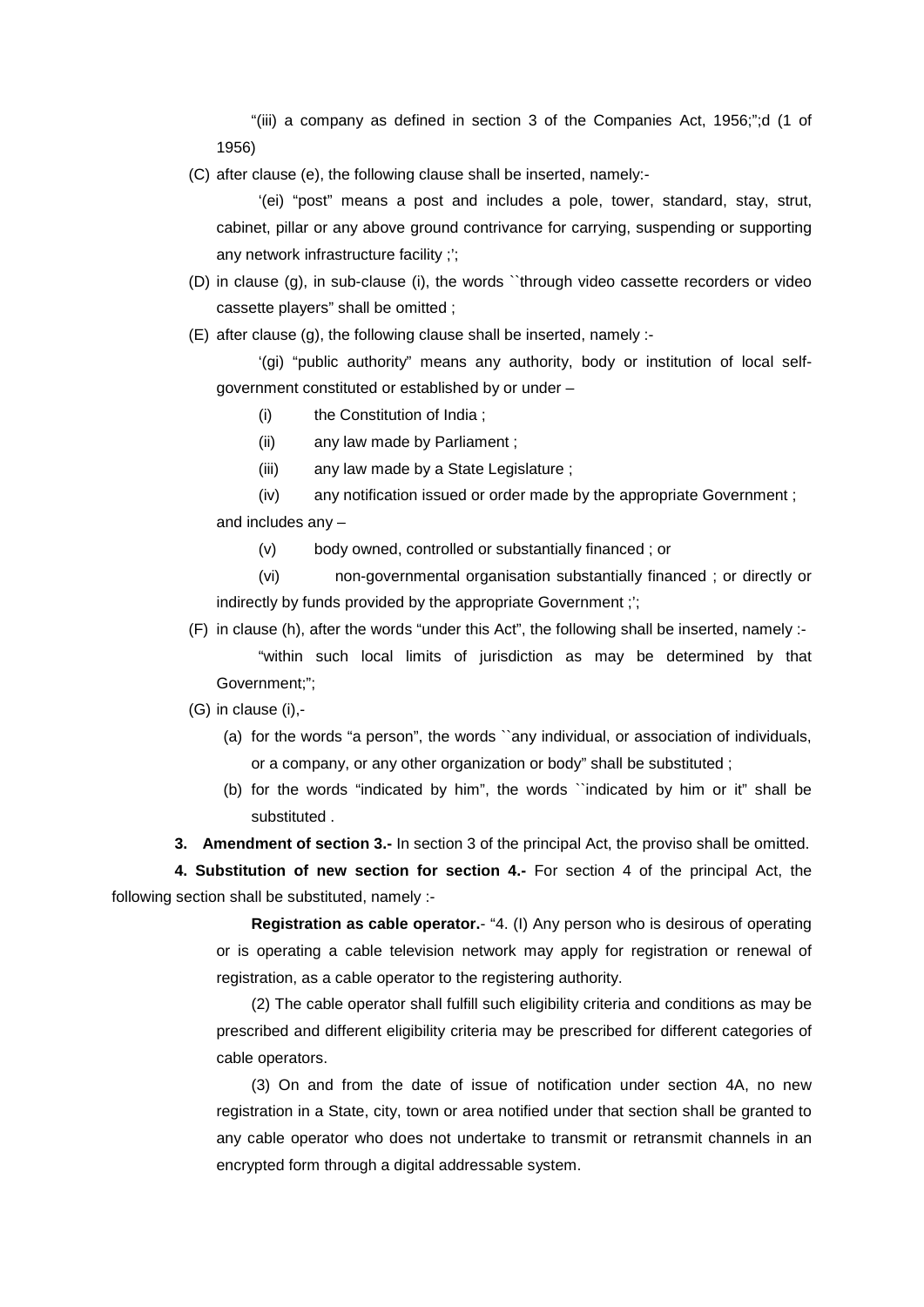(4) An application under sub-section (1) shall be made in such form and be accompanied with such documents and fees as may be prescribed.

(5) On receipt of the application, the registering authority shall satisfy itself that the applicant has furnished all the required information prescribed under sub-section (4) and on being so satisfied, register the applicant as a cable operator and grant him a certificate of registration or renew its registration, as the case may be, subject to such terms and conditions as may be prescribed under sub-section (6) :

Provided that the registering authority may, if it is satisfied that the applicant does not fulfill the eligibility criteria and conditions prescribed under sub-section (2) or the application is not accompanied with necessary documents or fees prescribed under sub-section (4), and for reasons to be recorded in writing, by order, refuse to grant its registration or renewal and communicate the same to the applicant :

Provided further that the applicant may prefer an appeal against the order of the registering authority refusing grant or renewal of registration to the Central Government.

(6) Without prejudice to the compliance of eligibility criteria for registration of cable operators, the Central Government may prescribe, having regard to the interests of the sovereignty and integrity of India, the security of the State, friendly relations with foreign States, public order, decency or morality, foreign relation or contempt of court, defamation or incitement to an offence, such terms and conditions of registration including additional criteria or conditions to be fulfilled by the cable operator.

(7) The Central Government may suspend or revoke the registration granted under sub section (5) if the cable operator violates one or more of the terms and conditions of such registration :

Provided that no such order of suspension or revocation shall be made without giving a reasonable opportunity of being heard to the cable operator."

**5. Substitution of new sections for section 4A.-** For section 4A of the principal Act, the following sections shall be substituted, namely :-

> **Transmission of programmes through digital addressable systems, etc.,** '4A. (I) Where the Central Government is satisfied that it is necessary in the public interest so to do, it may, by notification in the Official Gazette, make it obligatory for every cable operator to transmit or re-transmit programmes of any channel in an encrypted form through a digital addressable system with effect from such date as may be specified in the notification and different dates may be specified for different States, cities, towns or areas, as the case may be :

> Provided that the date specified in the notification shall not be earlier than six months from the date of issue of such notification to enable the cable operators in different State, cities, towns or areas to install the equipment required for the purposes of this sub-section.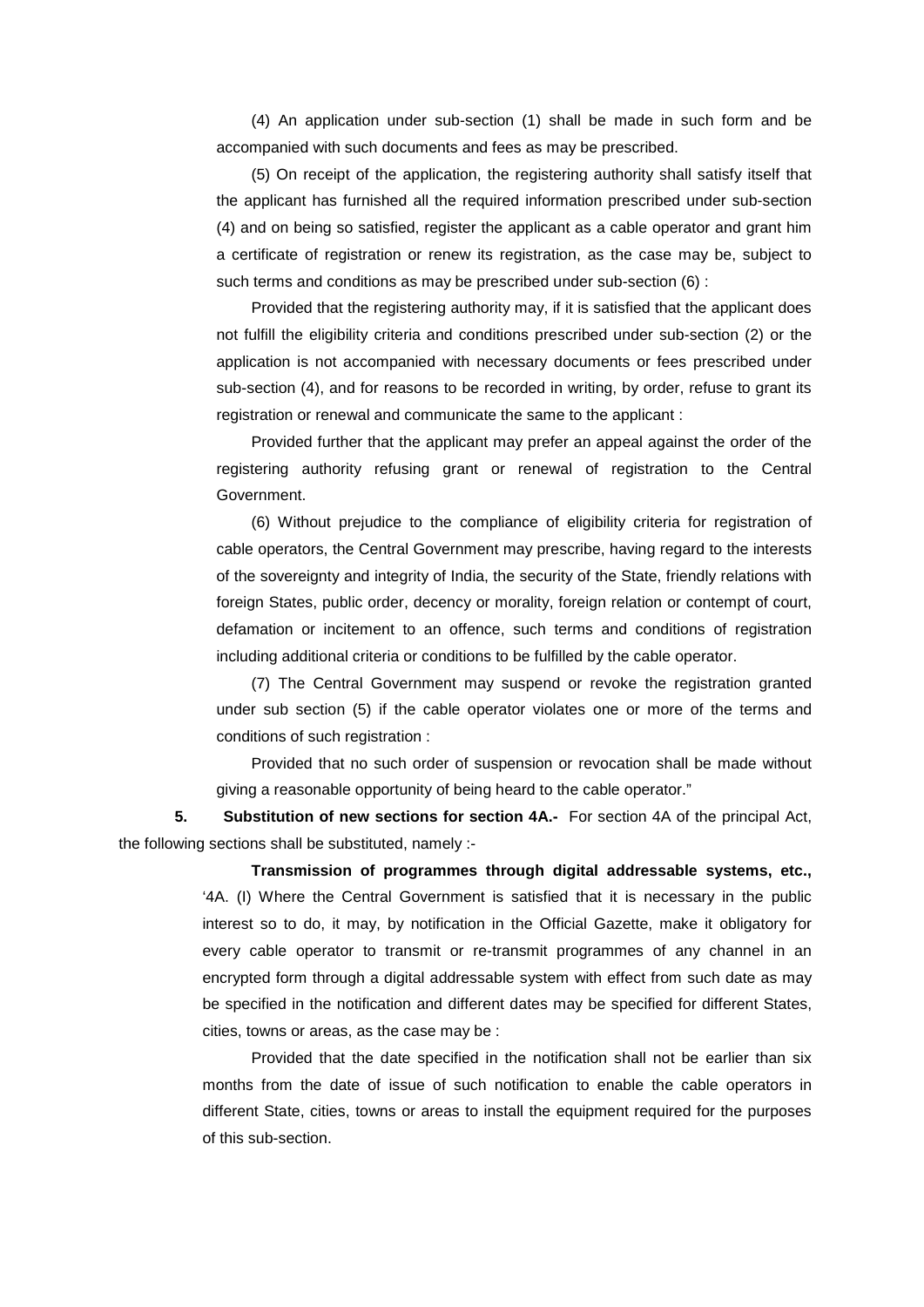*(2)* The Central Government may prescribe appropriate measures and take such steps as it may consider necessary for implementation of the notification issued under sub-section (I).

*(3)* If the Central Government is satisfied that it is necessary in the public interest so to do, and if not otherwise specified by the Authority, it may direct the Authority to specify, by notification in the Official Gazette, one or more free-to-air channels to be included in the package of channels forming basic service tier and any or more such channels may be specified, in the notification, *genre-wise* for providing a programme mix of entertainment, information, education and such other programmes and fix the tariff for basic service tier which shall be offered by the cable operators to the consumers and the consumer shall have the option to subscribe to any such tier:

Provided that the cable operator shall also offer the channels in the basic service tier on *a la carte* basis to the subscriber at a tariff specified under this sub-section.

*(4)* The Central Government or the Authority may specify in the notification referred to in sub-section *(3)*, the number of free-to-air channels to be included in the package of channels forming basic service tier for the purposes of that sub-section and different numbers may be specified for different States, cities,towns or areas, as the case may be.

*(5)* It shall be obligatory for every cable operator to publicise the prescribed information including but not limited to subscription rates, standards of quality of service and mechanism for redressal of subscribers' grievances in such manner and at such periodic intervals as may be specified by the Central Government or the Authority for the benefit of the subscriber.

*(6)* The cable operator shall not require any subscriber to have a receiver set of a particular type to receive signals of cable television network :

Provided that ther subscriber shall use a digital addressable system to be attached to his receiver set for receiving programmes transmitted on any channel.

*(7)* Every cable operator shall provide such information relating to its cable services and networks in such format and at such periodic intervals to the Central Government or the State Governments or the Authority or their authorised representatives, as may be specified by them from time to time.

*(8)* All actions taken by the Central Government or the Authority in pursuance of the provisions of this section as they stood immediately before the commencement of the Cable Television Networks (Regulation) Amendment Ordinance, 2011, shall continue to remain in force till such actions are modified as per the provisions of this Act.

*Explanation.-*For the purposes of this section,-

(a) "addressable system'' means an electronic device (which includes hardware and its associated software) or more than one electronic devices put in an integrated system through which signals of cable television network can be sent in encrypted form, which can be decoded by the device or devices, having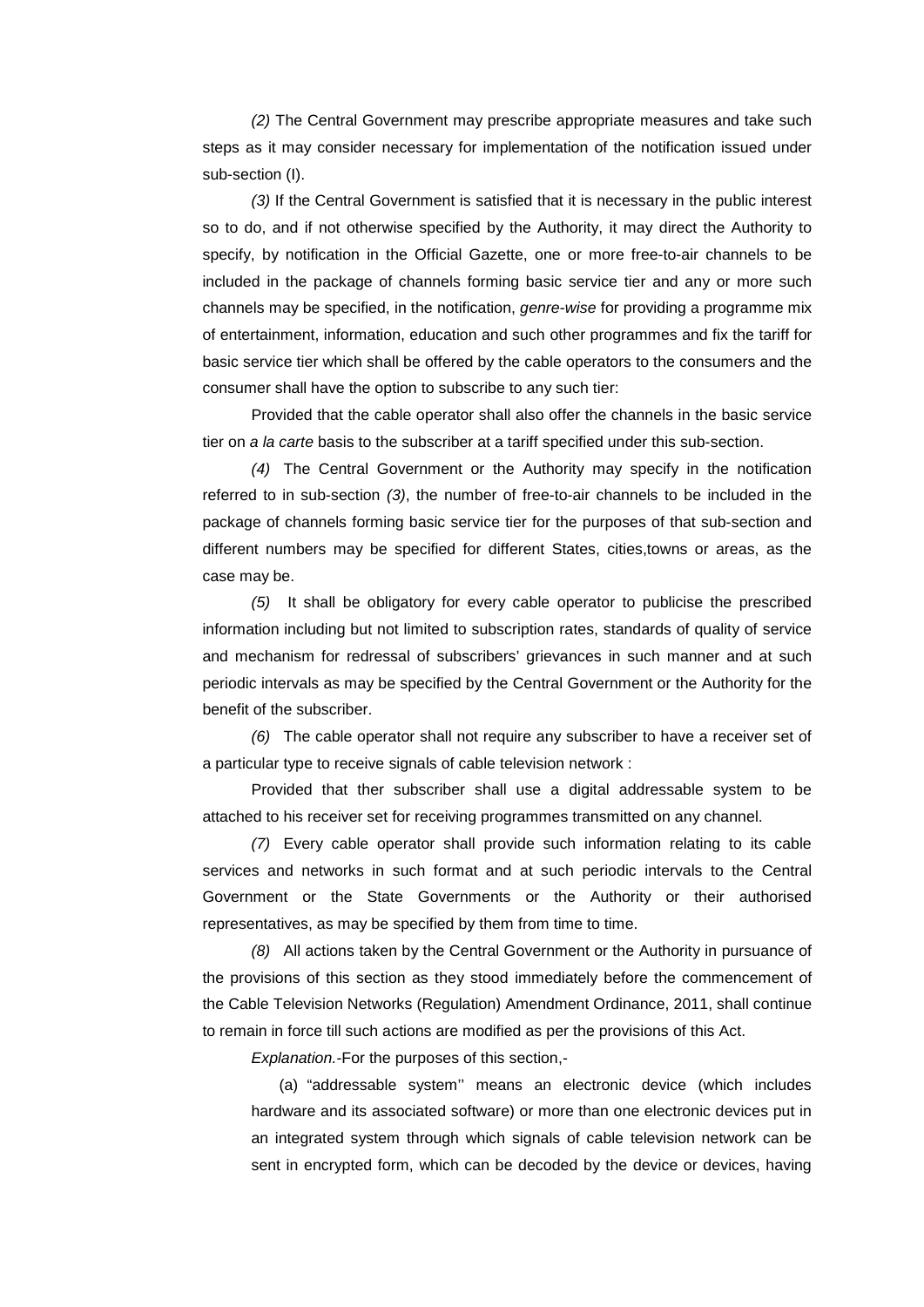an activated Conditional Access System at the premises of the subscriber within the limits of authorisation made, through the Conditional Access System and the subscriber management system, on the explicit choice and request of such subscriber, by the cable operator to the subscriber ;

(b) "basic service tier" means a package of free-to-air channels to be offered by a cable operator to a subscriber with an option to subscribe, for a single price to subscribers of the area in which his cable television network is providing service ;

(c) "encrypted", in respect of a signal of cable television network, means the changing of such signal in a systematic way so that the signal would be unintelligible without use of an addressable system and the expression "unencrypted" shall be construed accordingly ;

(d) "free-to-air channel", in respect of a cable television network, means a channel, for which no subscription fee is to be paid by the cable operator to the broadcaster for its retransmission on cable ;

(e) "pay channel", in respect of a cable television network, means a channel for which subscription fees is to be paid to the broadcaster by the cable operator and due authorisation needs to be taken from the broadcaster for its retransmission on cable ;

(f) "subscriber management system" means a system or device which stores the subscriber records and details with respect to name, address and other information regarding the hardware being utilised by subscriber, channels or bouquets of channels subscribed to by the subscriber, price of such channels or bouquets of channels as defined in the system, the activation or deactivation dates and time for any channel or bouquets of channels, a log of all actions performed on a subscriber's record, invoices raised on each subscriber and the amounts paid or discount allowed to the subscriber for each billing period.

**4B. Right of way for cable operators and permission by public authority**.- *(1)* Subject to the provisions of this Act, any cable operator entitled for providing cable services may, from time to time, lay and establish cables and erect posts under, over, along, across, in or upon any immovable property vested in or under the control or management of a public authority.

*(2)* Any public authority under whose control or management any immovable property is vested may, on receipt of a request from a cable operator permit the cable operator to do all or any of the following acts, namely :-

*(a)* to place and maintain underground cables or posts ; and

*(b*) to enter on the property, from time to time, in order to place, examine, repair, alter or remove such cables or posts.

*(3)* The facility of right of way under this section for laying underground cables, and erecting posts, shall be available to all cable operators subject to the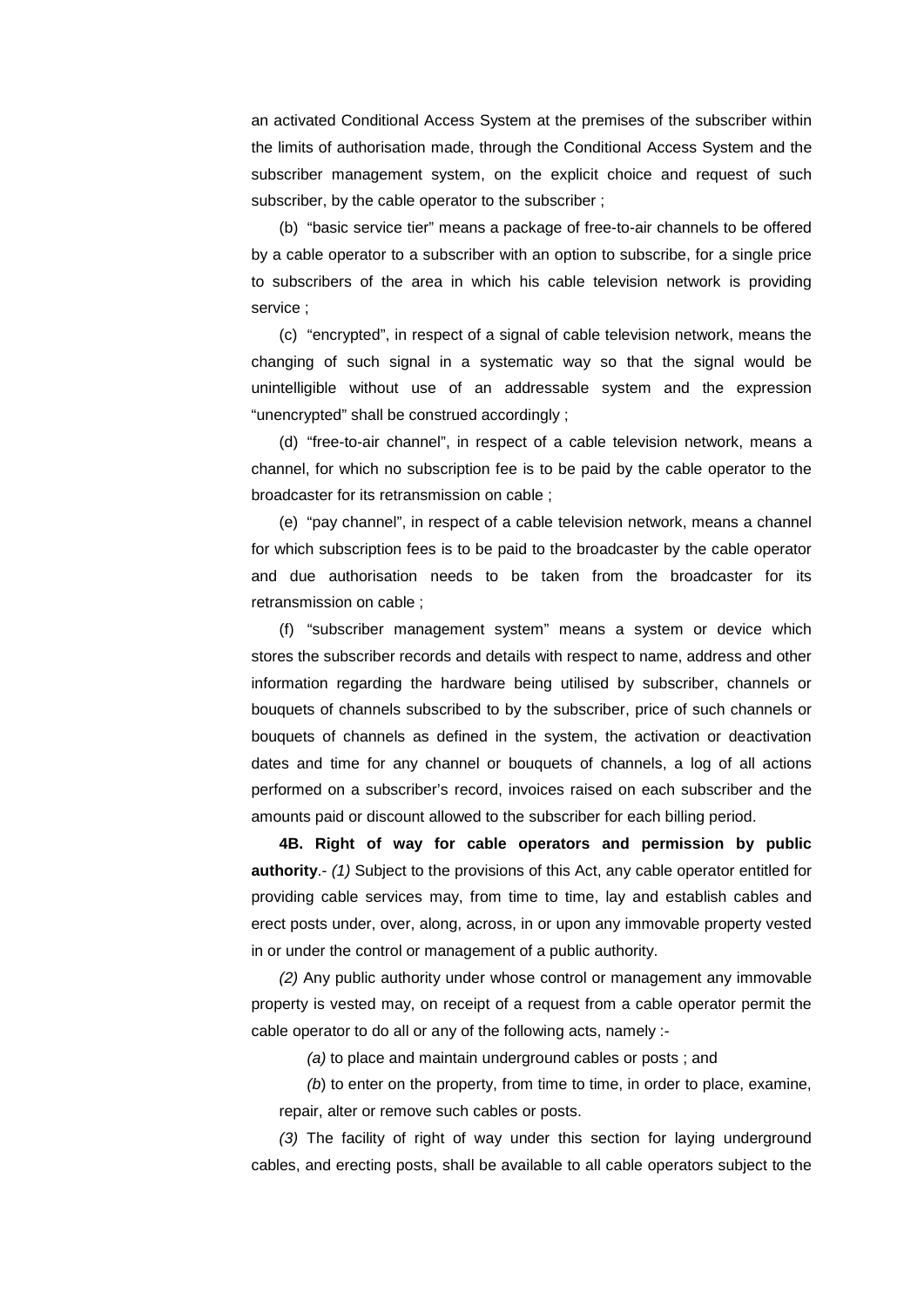obligation of reinstatement or restoration of the property or payment of reinstatement or restoration charges in respect thereof at the option of the public authority.

*(4)* When a public authority in public interest considers it necessary and expedient that the underground cable or post placed by any cable operator under the provisions of this section should be removed or shifted or its position altered, it may require the cable operator to remove it or shift it or alter its position, as the case may be, at its own cost in the time frame indicated by the public authority.

*(5)* The Central Government may lay down appropriate guidelines to enable the State Governments to put in place an appropriate mechanism for speedy clearance of requests from cable operators for laying cables or erecting posts on any property vested in, or under the control or management of, any public authority and for settlement of disputes, including refusal of permission by the public authority.

*(6)* Any permission granted by a puboic authority under this section may be given subject to such reasonable conditions as that public authority thinks fit to impose as to the payment of any expenses, or time or mode of execution of any work, or as to any other matter connected with or related to any work undertaken by the cable operator in exercise of those rights.

*(7)* Nothing in this section shall confer any right upon any cable operator other than that of user for the purpose only of laying underground cable or erecting posts or maintaining them.'.

*6***. Substitution of new section for section 8.-** For section 8 of the principal Act, the following section shall be substituted, namely:-

> **Compulsory transmission of certain channels.-** "8. (1) The Central Government may, by notification in the Official Gazette, specify the names of Doordarshan channels or the channels operated by or on behalf of Parliament, to be mandatorily carried by the cable operators in their cable service and the manner of reception and retransmission of such channels :

> Provided that in areas where digital addressable system has not been introduced in accordance with the provisions of sub-section(1) of section 4A, the notification as regards the prime band is concerned shall be limited to the carriage of two Doordarshan terrestrial channels and one regional language channel of the State in which the network of the cable operator is located.

> (2) The channels referred to in sub-section (1) shall be retransmitted without any deletion or alteration of any programme transmitted on such channels.

> (3) Notwithstanding the provisions of sub-section (1), any notification issued by the Central Government or the Prasar Bharti (Broadcasting Corporation of India) in pursuance of the provisions of sub section (1), prior to the commencement of the Cable Television Networks (Regulation) Amendment Ordinance, 2011 shall continue to remain in force till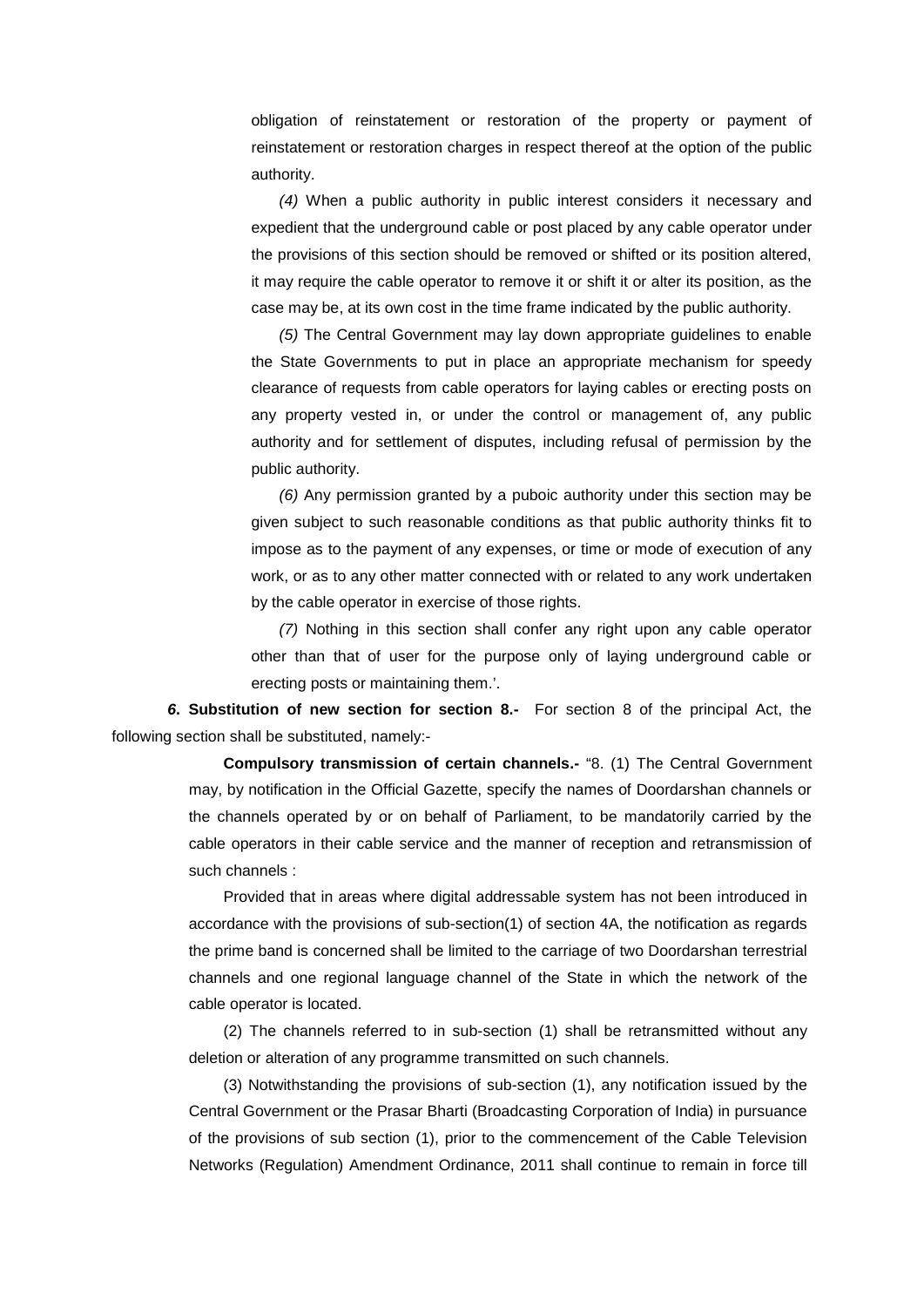such notifications are rescinded or amended, as the case may be.".

- **7. Amendment of section 9.-** In section 9 of the principal Act,-
	- (a) for the word "equipment", at both the places where it occurs, the words "equipment or digital addressable system" shall be substituted;
	- (b) the proviso shall be omitted.

**8. Amendment of section 10.-** In section 10 of the principal Act, after the words "authorised telecommunication systems", the words "and is in conformity with such standards relating to interference as may be prescribed by the Central Government" shall be inserted.

**9. Insertion of net section 10A.-** After section 10 of the principal Act, the following section shall be inserted, namely:-

**"10A. Inspection of cable network and services.-**(1) Without prejudice to the provisions contained in the Indian of Telegraph Act, 1885 (13 of 1885) or any other law for the time being in force, the Central Government or its officers authorised by it or authorised agency shall have the right to inspect the cable network and services.

 (2) No prior permission or intimation shall be required to exercise the right of the Central Government or its authorised representatives to carry out such inspection.

- (3)The inspection shall ordinarily be carried out after giving reasonable notice except in circumstances where giving of such a notice shall defeat the purpose of the inspection.
- (4)On being so directed by the Central Government or its authorised officers or agency so authorised by it, the cable operator shall provide the necessary equipment, services and facilities at designated place or places for lawful interception or continuous monitoring of the cable service at its own cost by or under the supervision of the Central Government or its officers or agency so authorised by it.".

**10. Substitution of new section for section 11.-** For section 11 of the principal Act, the following section shall be substituted, namely:-

**Power to seize equipment used for operating cable television network.-** "11. If any authorized officer has reason to believe that the provisions of section 3, section 4A, section 5, section 6, section 8, section 9 or section 10 have been or are being contravened by any cable operator, he may seize the equipment being used by such cable operator for operating the cable television network: .

Provided that the seizure of equipment in case of contravention of sections 5 and 6 shall be limited to the programming service provided on the channel generated at the level of the cable operator.".

**11. Amendment of section 21.-** In section 21 of the principal Act, for the words and figures "and the Consumer Protection Act, 1986, (68 of 1986) "the following shall be substituted, namely:-

"the Consumer Protection Act, 1986 (68 of 1986) and the Telecom Regulatory Authority of India Act, 1997" (24 of 1997).

**12. Amendment of section 22.**- In section 22 of the principal Act, in sub-section (2),-

(i) for clause (a), the following clause shall be substituted, namely:- "(a) the eligibility criteria for different categories of cable operators under sub-section (2) of section